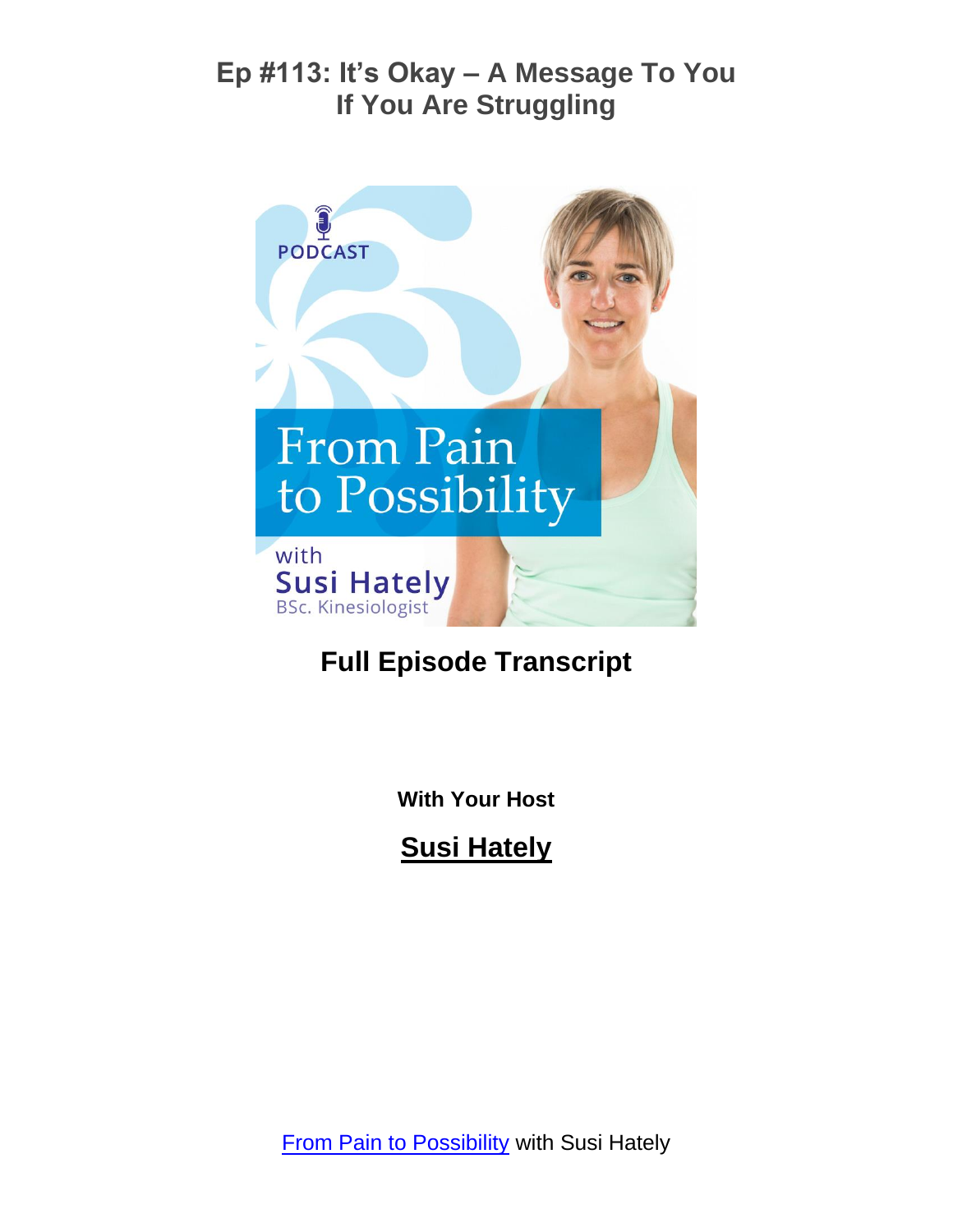**Male Announcer:** You're listening to *From Pain to Possibility* with Susi Hately. You will hear Susi's best ideas on how to reduce or even eradicate your pain and learn how to listen to your body when it whispers so you don't have to hear it scream. And now here's your host, Susi Hately.

Welcome and welcome back. This episode came to me while I was on a walk this morning. It was 5:30am, the city quiet except for the birds chirping and I found myself speaking out loud to no one in particular and yet to everybody and anyone, offering words of grace to all those people I know and don't know who are struggling with pain or other symptoms.

I found myself saying, "It's okay, it's okay. It really is okay." As I found myself in a groove I opened up my recording app and captured the stream of consciousness. If you are struggling today, this is my offering to you. I hope my stream of consciousness, the birds in the background, the steps on the ground, I hope that it soothes, supports, it opens a door for you to take your next breath. To take your next step toward recovery and healing.

It's okay to realize you're going to get there. It's okay that you don't know your way out of this pain. It's okay you are really uncertain at times of whether you are going to feel this disabled for the rest of your life. But this will be the limiting factor forever. It's okay that you feel that way. It's okay, it's okay.

There's a part of our brain, the amygdala, there's actually two of them. And they sit at the back of the head and the one on the left, it's coupled with another brain structure called the hippocampus and part of the job of these two is to alert us. However it's okay that they're being present and it's okay that your brain is directing you to them because as challenging as this might be, they're wanting to get your attention.

Now, the tendency is to push against them or be swallowed by them, or some variation of those two and move into the rabbit hole towards depression. Or put on the helmet and put on the army boots and say, "Fuck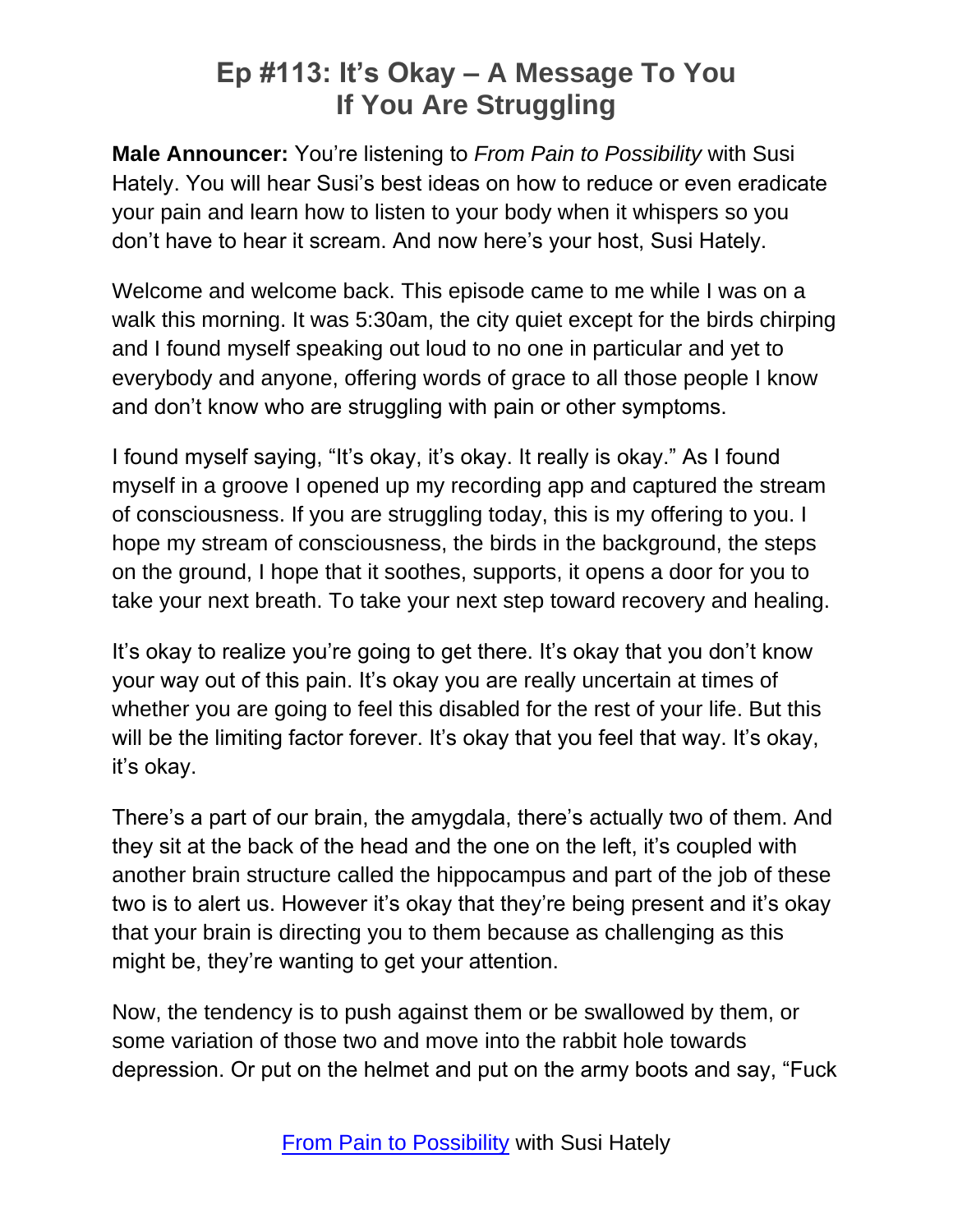it, I'm going to fight against this thing." I see it all. And all those responses are okay. They're okay. The key is to recognize what they are.

I find in the process of supporting people when people come to my Zoom room many of them have been through that cycle for a long time. They've had the experiences in their head of either fighting against it or being consumed by it or some relationship of both, some oscillation. And there's a voice inside of them, a feeling let's call it, a drive, an essence, a determination, a knowing that there can be something different. That's what you also need to pay attention to because that knowing, that consciousness, it knows.

Think about this in other areas of your life before the pain or the other symptoms came into your world. Think back in the past. Even while your symptoms have started to come on whether it's been as an illness or an injury, or it's coming out of nowhere.

Even in the middle of this there have been moments where you have just known and you have done something and it has worked. Now, the frustrating thing is it didn't keep working. And the reason why is it because it was merely a step in the process of your getting better. It wasn't the one and only and the final step that you keep doing.

A trainee of mine gave me an analogy, houseplants need different kind of care throughout the year. Gardens need different kind of care throughout the year. We don't do the same thing to a houseplant or a garden all year round, and the same is for you.

But somehow what can happen when we are in a predicament of pain, or symptoms, or that fight and overwhelm, or all-consuming state we can be in we just want to find the thing, the thing that will make it all better. And I don't want to stop you or suggest that you are doing that or thinking that is wrong.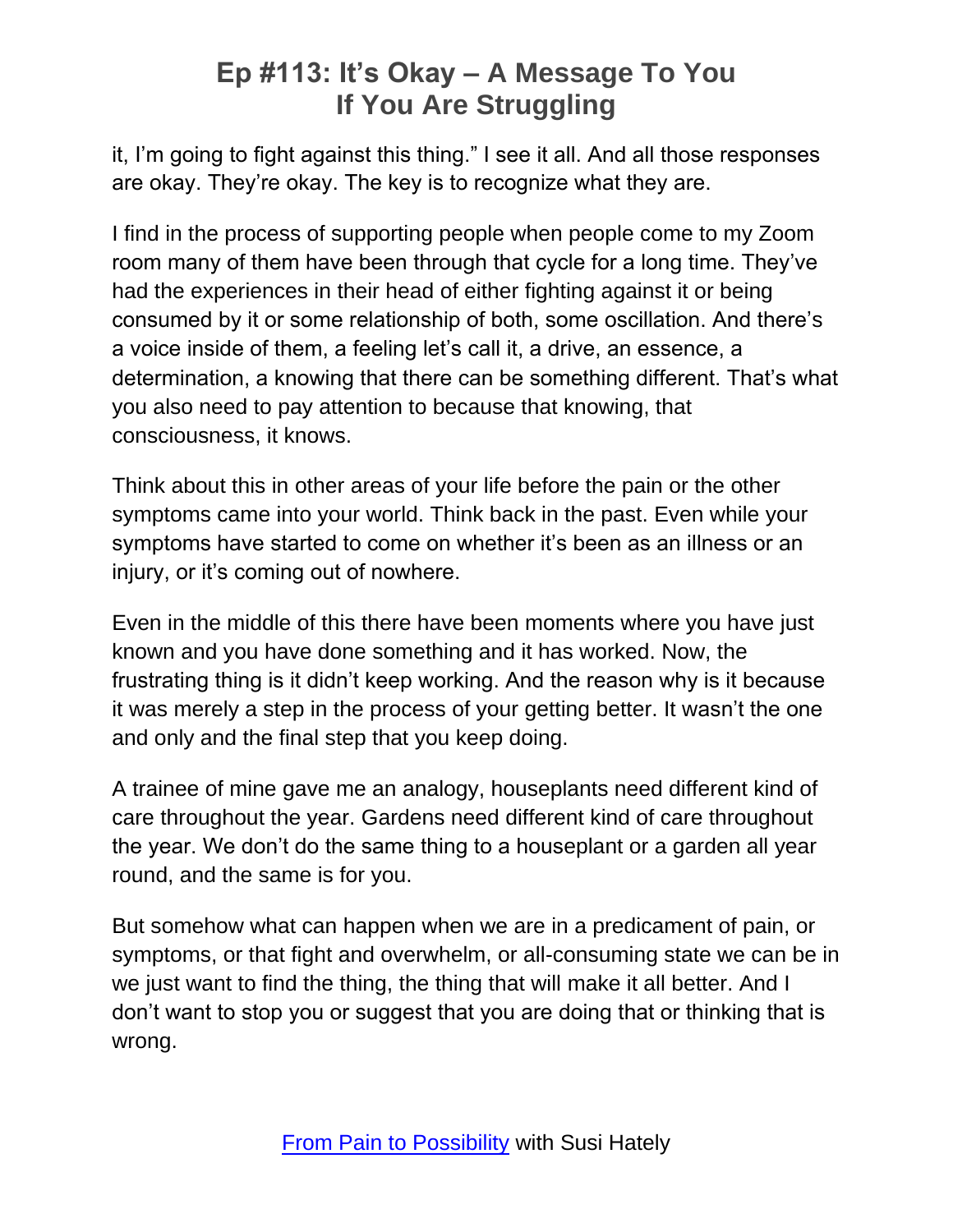What I do want to suggest is that it's a step. It's the step and that if you can pay attention to the results that arise out of that step that will then open your brain and your being to what the next step is. And it feels like sometimes that you're taking steps inside of the darkness.

And even if you have a guide or a professional of sorts that is helping you through it you're still doing this on your own. Your hand is out and someone is validating and maneuvering and helping you see where some of the potholes are, explaining what else is in the path, why you may or may not go down a certain route. But essentially you're on your own. I'd say that this is what it is to get better. This is what it is to recover, to dare I say, heal.

There is one event that I know of, maybe there's more but I know of one event where it is excruciatingly painful and a person's ability to move and be with that pain is legendary. You know when that is? Childbirth. I was someone who had a scheduled C-section so I am not of that club. But of the colleagues that have, that are in that club, friends that are in that club they will say that birthing a baby cannot be done out of force.

Birthing a baby requires a dropping into a primal energy, of letting go into the force that will ultimately birth that baby. And my colleagues who are OB/GYNs and OB/GYN nurses will tell me that they see the goddess emerge in cases where that process is just one with.

And of those who have been through that process, both the one birthing and the person supporting them, there's a being with, there is excruciating pain to witness, to experience. And it can be with because of what comes out on the other side.

The distinction in this place of healing is that we don't know when the pain will end. We don't know when the symptoms will be gone. There is no bundle of joy at the end that we can even know or even have a sense of. So it's a lot harder to let go into any version of primal energy that could be supporting someone through this.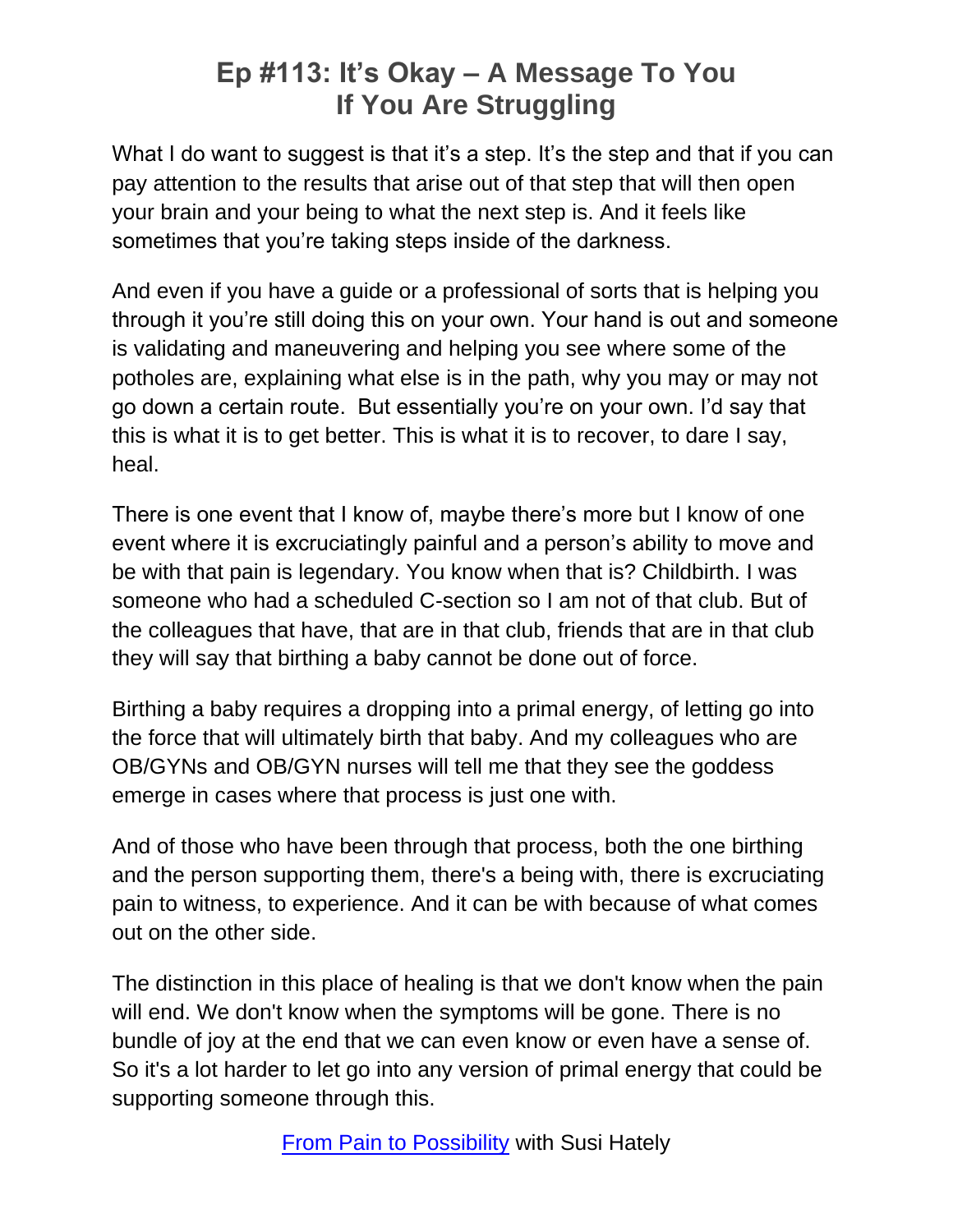It's dark, it's uncertain, there are so many unanswered questions. Which is why I come back to the thoughts, why I come back to the objectivity of movement. Why throughout this podcast I talk about whispers and yellow lights.

Man: Good morning.

Susi: Hey there.

Man: Do you happen to know what time it is?

Susi: Yep, it's almost 6, ten till 6.

Man: Thank you.

Susi: You bet.

It's why I come back to those concepts because they provide another step. They provide a light. They provide an opportunity to assess, to recognize what is working and what's not working to help you reconnect even in a small, vulnerable way. A lot of my clients will say to me how they've known they needed to shift for a long time. Or they probably could have used all of this teaching 20 or 25 years ago.

And while it's seductive to go backward and to look backward and what if and ask the questions of what it. And asking those questions could open up other questions that can move you forward. I acknowledge the desire and the knowing of what they already know needs to change, of what they know is likely impacting. And then utilizing that to take the next step. And being mindful of moving in that swirl, which can sometimes keep you in the thinking that keeps you where you are.

Now, as an aside, sometimes that thinking and keeping ourselves where we are is exactly where we need to be. And that's why it's coming back to what I mentioned earlier, that knowing. That knowing. That knowing. I recognize that where we are at in our world, the loading up of all the variety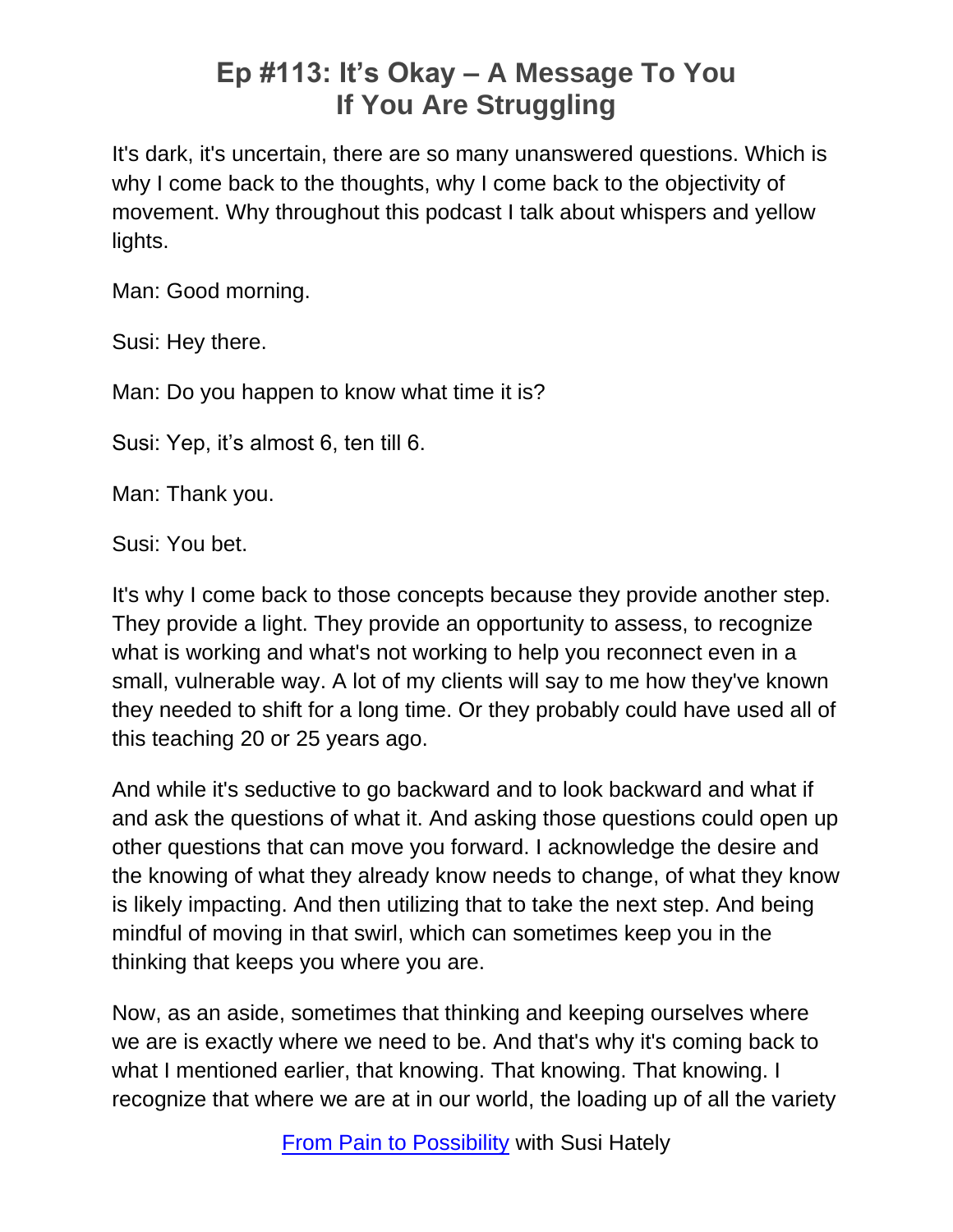of stimuli, all the crap that's hit the fan not only over the past two years, but even beyond that and all the various layers of impact. There's a lot of layers for a lot of people.

And even going through the process of looking at thoughts, of paying attention to movement is just too damn hard. And if that's the case, then the time is not right and that's okay. That's okay. And if your next thought from that is like, oh, but then I'm never going to get well, that's okay too.

Which thought has more compelling vibration inside of you? Not which thought you wish would have more compelling vibration, but which thought has more compelling vibration inside of you? And then respond to that thought.

The key is that we're blending cognitive cerebral thought processes with what is being somatically or in your body experienced. We need both. We can't think our way to healing. Thinking is very much part of it, yes. We need to tune into the thought and feeling relationship.

So how are those thoughts vibrating in your body? Can you perceive that? Can you start to name the qualities of what that vibration feels like? Where does that thought sit? Is there an emotional element to it? This can sometimes be really challenging work, particularly if you are someone who is very cognitively dominant.

This sounds sort of silly, but it's like of course you rely on our brains. But if you rely on your brain to make your decisions, you push your body aside, you use your brain to control your body. For the most part you don't actually think your body has a lot of useful information for you. So to now notice where your thinking exists or your emotions exist in your body might sound and seem downright weird.

And if you have even a modicum of thought around, okay, I think she's onto something, then inch your way toward experiencing what's the vibration of that next thought, of that next emotion without trying to control your body.